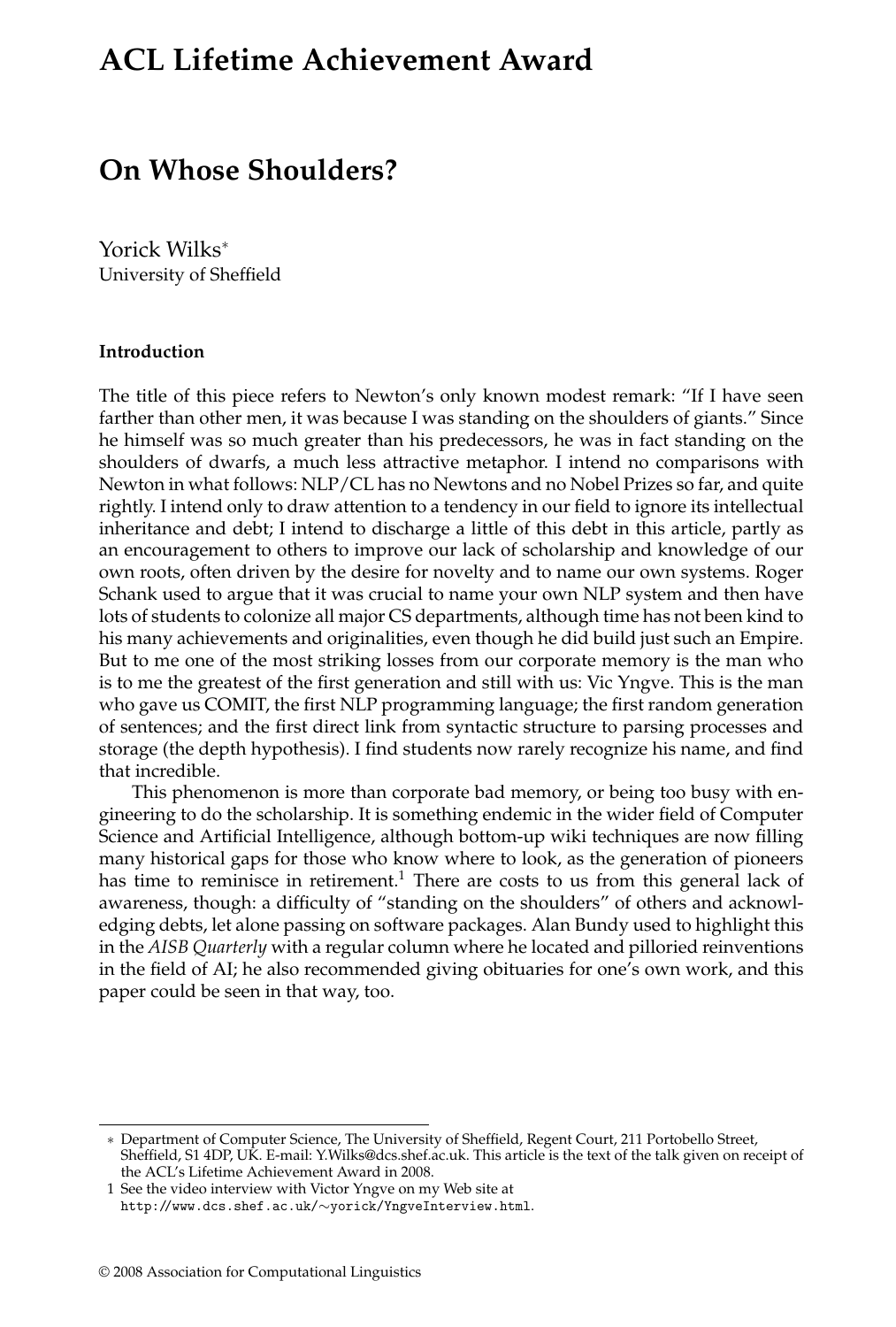#### **Early Academic Life**

My overwhelming emotion on getting this honor was, after surprise, a feeling of inadequacy in measuring up to previous honorees, but nonetheless, I want to grasp at this moment of autobiography, or at what in his own acceptance paper Martin Kay called: "but one chance for such gross indulgence." I was born in 1939 in London at just about the moment the Second World War started in Europe; this was, briefly, a severe career slowdown. However, the British Government had a policy of exporting most children out of the range of bombs and I was sent to Torquay, a seaside town in southwest England that happened to have palm trees on all the main streets, a fact it is often difficult to convince outsiders of. The town had, and has, a Grammar School for Boys, which had a very good Cambridge-trained mathematician as its headmaster, and eventually I made my way back across England to Pembroke College, Cambridge, to study mathematics, a college now for ever associated with my comedian contemporaries: Peter Cook, Clive James, Eric Idle, Tim Brooke-Taylor, and similar wastrels. I began a series of changes of subject of study, downhill towards easier and easier ones: from mathematics to philosophy to (what in the end after graduation became) NLP/AI. It was not that I could not do the mathematics, but rather that I experienced the shock that many do of finding how wide the range of talent in mathematics is, and that being very good in a provincial grammar school does not make one very good at Cambridge. This is a feeling peculiar to mathematics, I think, because the talent range is so much wider than in most subjects, even at the top level.

Margaret Masterman, who was to become the main intellectual influence in my life, was the philosophy tutor for my college, although her main vocation was running the Institute she had founded, outside the University in a Cambridge suburb: CLRU, the Cambridge Language Research Unit. It was an eccentric and informal outfit, housed in what had been a museum of Buddhist art, some of whose sculptures were built into the walls. MMB (as she was known) ran the CLRU from the mid 1950s to the early 1980s on a mix of US, UK, and EU grants and did pioneering work in MT, AI, and IR. Of those honored by the ACL with this award over the last five years, three have been graduates of that little Buddhist shed, and include Martin Kay and Karen Spärck Jones, a remarkable tribute to MMB. The lives and work of we three have been quite different but all in different ways stem from MMB's interests and vision: She had been a pupil of Wittgenstein and, had she known it, would have approved of Longuet-Higgins's remark that "AI is the pursuit of metaphysics by other means." She believed that practical research into the structure of language could give insight into metaphysics, but was in no way other-worldly: She was the daughter of a Cabinet Minister and knew what it was to command.

In a final twist, I found after her death in 1986 that she had made me her literary executor: She had never written a book and wanted me to construct one from her papers posthumously. It took me twenty years to get the required permissions but the volume finally appeared in 2005 (Masterman et al. 2005).

## **Thesis Building and CLRU**

When I started work at CLRU in 1962 to do a doctorate, it had no computer in the normal sense, only a Hollerith card sorter of the sort built for the US census half a century before. Basically, you put a stack of punched cards into one of these things which looked like a metal horse on four legs—and the cards fell into (I think) 10 slots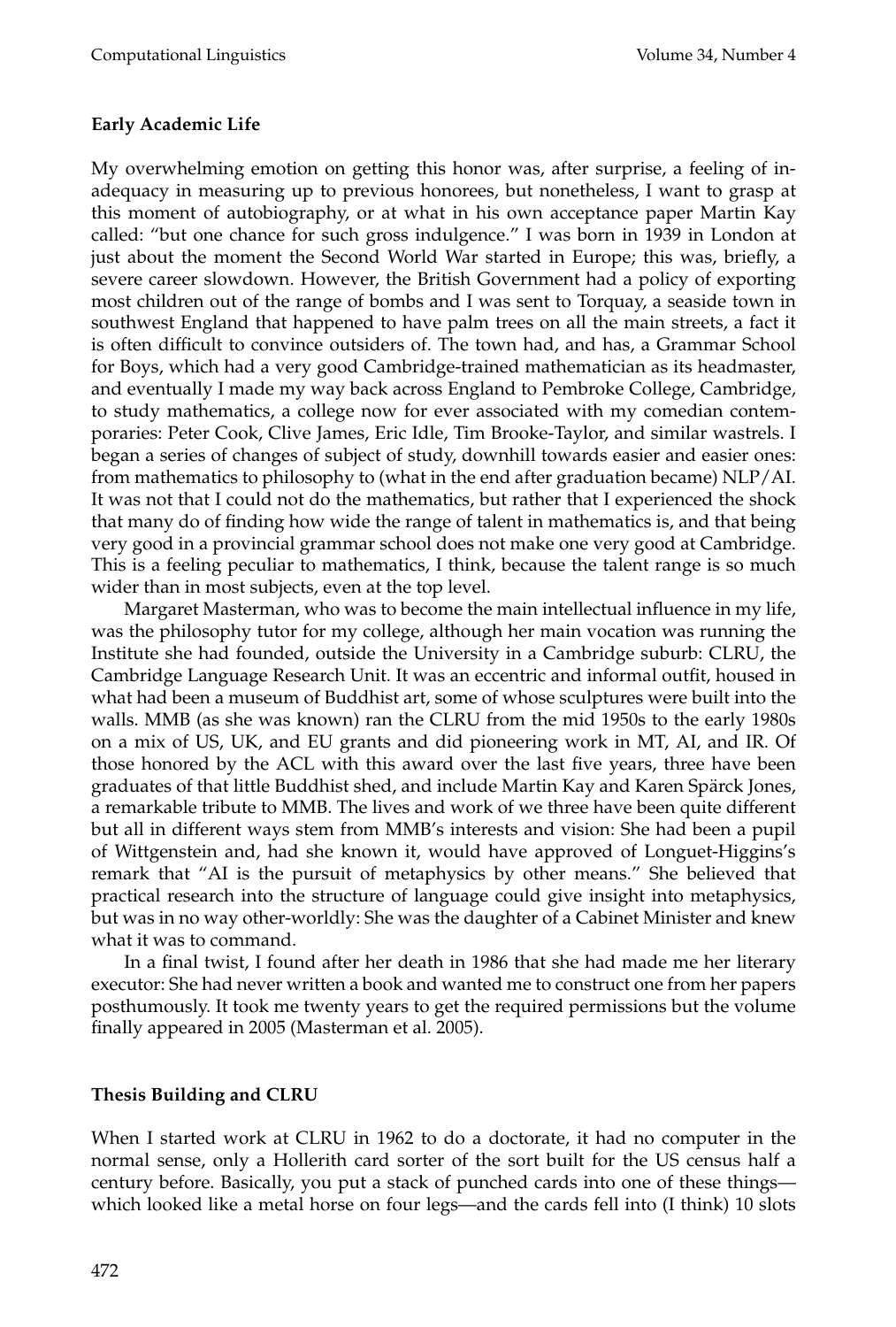depending on how you had plugged in a set of wires at the back to identify destination slots for sorted cards with hole patterns on the cards. With some effort, these could be turned into quite interesting Boolean machines; my first task was to take a notion of Fred Parker-Rhodes that a Hallidayan grammar could be expressed as a lattice of typed classes, and then program the card sorter so that repeated sorts of punched cards could be used to parse a sentence. It was triumph of ingenuity over practicality. Later the CLRU owned an ICL 1202 computer with 1,200 registers on a drum, but it was a so-called bini-ten machine designed for UK cash transactions when there were still 12 pennies to a shilling, and so the 1202 has print wheel characters for 10, 11, and 12 (as well as 0–9), a fact on which Parker-Rhodes built a whole world of novel print conventions for his research. This was the period at CLRU when Karen Spärck Jones was completing her highly original thesis (published twenty years later as Jones [1986]) on unsupervised clustering of thesaurus terms—whose goal was to produce primitives for MT, it is often forgotten—until she had to move her computations to a real computer at the University Computing Laboratory, where she eventually created a new career in IR, essentially using the same clump algorithms—created by Parker-Rhodes and her husband Roger Needham—to do IR.

My own interests shifted to notions in an early Masterman paper titled "Semantic message detection using an interlingua" (Masterman 1961), an area in which Martin Kay had also originally worked on an interlingua for MT. My thesis computation was done in LISP 1.6 on an IBM360 (under a one-man US Air Force contract, administered by E. Mark Gold, who later became famous as the founder of learnability theory), at SDC in Santa Monica, where I was attached loosely in 1966 to the NLP group there run by Bob Simmons. My thesis was to be entitled "Argument and proof in Metaphysics from an empirical point of view" and my advisor was MMB's husband, Richard Braithwaite, Knightbridge Professor of Moral Philosophy at the University. He was a philosopher of science and a logician, and was given the chair of moral philosophy a subject about which he knew nothing—because it was the only one available at Cambridge at the time. This produced an extraordinary inaugural lecture in which he effectively founded a new subject: "The theory of games as a tool for the moral philosopher."

Unfortunately for me he was not interested in my thesis, and took me on only as a favor to MMB. My interest was the demarcation of metaphysical text: what it was, if anything, that distinguished it from ordinary language text. Wittgenstein had once said that words were "on holiday" in metaphysical text, but also that he wanted to "bring words back from their metaphysical to their everyday usage" (Wittgenstein 1973). This is exactly what I wanted to capture with computation, and the thesis was eventually submitted to the Cambridge Philosophy faculty in 1967—then called Moral Sciences with a large appendix of LISP program code at the back, something they had never seen before, or since. The thesis was bound in yellow, though the regulations stipulated black or brown bindings; I must have had some extraordinary idea that someone might cruise the long corridors of Cambridge theses looking for one that stood out by color the arrogance of youth!

The thesis's starting point was Carnap's monumental *Logische Syntax der Sprache* (1937) and his claim that meaningfulness in text could be determined by "logical syntax"—rules of formation and transformation (a notion which may well sound familiar; Chomsky was a student of Carnap). My claim was that this was a bad demarcation and a better criterion of meaningfulness would be to have one interpretation rather than many, namely, that word-sense discrimination (WSD) was possible for a given text. On that view, the "meaningless" text had too many interpretations rather than none (or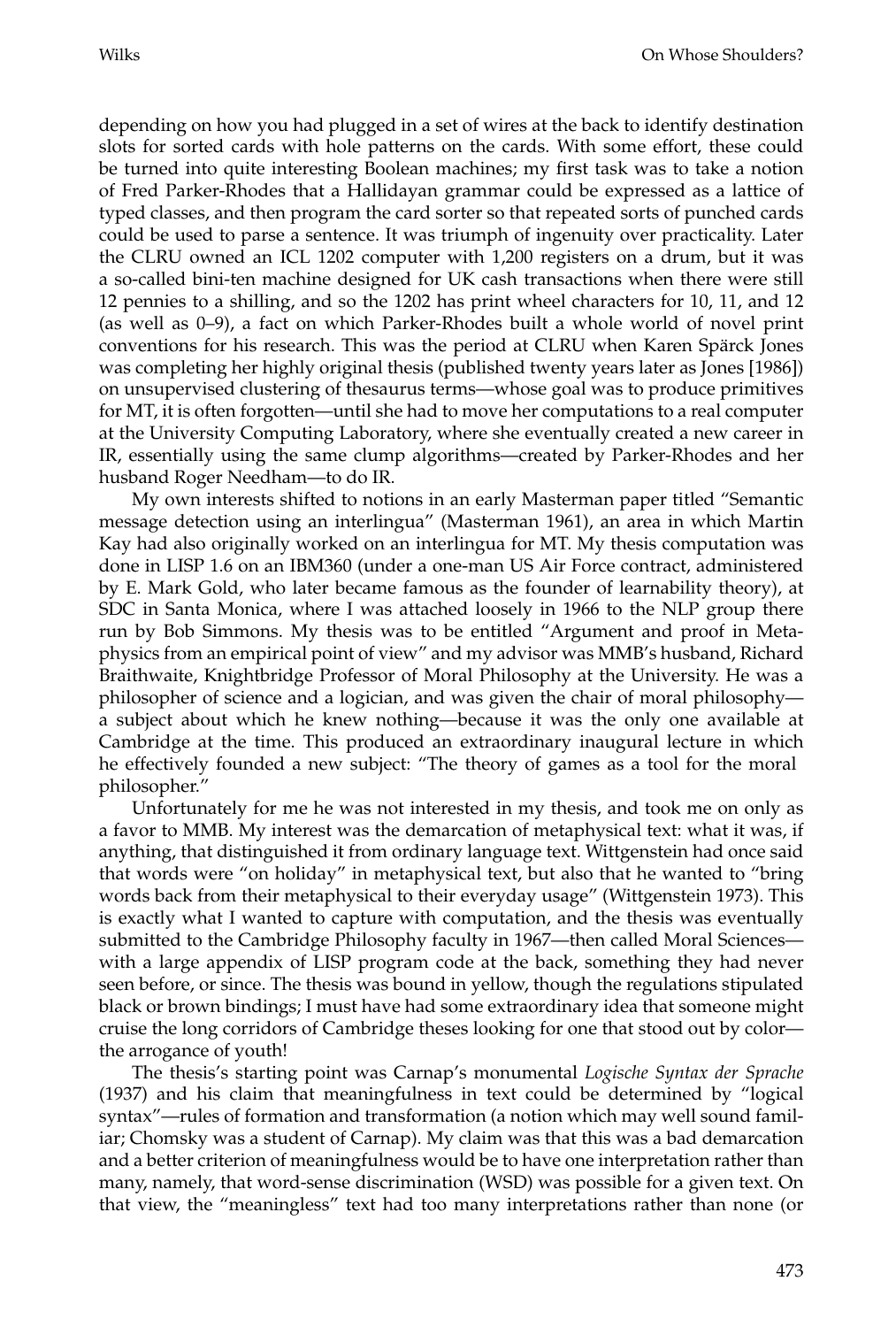one). A word in isolation is thus often meaningless. Preference Semantics was a WSD program to do just that, and to provide a new sense where WSD failed.

The other starting point of the thesis was a slim paper by Bosanquet on the nature of metaphysical discourse, entitled "Some Remarks on Spinoza's Ethics." He argued that Spinoza's logical arguments are all false, but that what Spinoza was actually doing is *rhetorical*, *not logical*: imposing a new sense on the reader. The system as implemented was, of course, a toy system, in the sense that all symbolic NLP systems were in that era. It consisted of an analysis of five metaphysical texts (by Wittgenstein, Spinoza, Descartes, Kant, and Leibniz) along with five randomly chosen passages from editorials in the London *Times*, as some sort of control texts.

The vocabulary was only about 500 words, but this was many years before Boguraev declared the average size of vocabularies in working NLP systems to be 36 words. The semantic structures derived—via what we would now call chunk parsing—consisted of tree structures of primitives (from a set of about 80), one tree for each participating word sense in the text chunk, that fitted into preformed triples called **templates**. These templates were subject–predicate–object triples that defined well-formed sequences of the triples of trees (i.e., the first tree for the sense of the subject, the second for the action and so on), whose tree-heads had to fit those of the template's three primitive items in order. The overall system selected the word senses that fitted into these structures by means of a notion of "semantic preference" (see subsequent discussion), and then declared those to be the appropriate senses for the words, thus doing a primitive kind of WSD.

There was in the thesis an additional "sense constructor" mode, called if the WSD did not work, which tried to identify some sense of a word in the text whose representation would fit in the overall structure derived, and so could be declared a suitable "new" sense for the word which had previously failed to fit in. Unsurprisingly, it identified, say, a sense of "God" in the Spinoza text with an existing sense of "Nature" so that, after this substitution, the whole thing fitted together and WSD could proceed, and thus the passage be declared meaningful, given the criterion of having a single, ambiguity-free, interpretation. This was the toy procedure that allowed me to argue that Spinoza's real aim, whether he knew it or not, was to persuade us that the word "God" could have the sense of "Nature" and that this was the real point of his philosophy—exactly in line with what Bosanquet had predicted.

The philosophy work was never really published, outside an obscure McGill University philosophy journal, although the meaningfulness criterion appeared in *Mind* in 1971 under the title "Decidability and Natural Language" (Wilks 1971). Since publishing in *Mind* was, at the time, the ambition of every young philosopher, I was now satisfied and could move to the simpler world of NLP. The thesis, shorn of the metaphysics, appeared as my first book, *Grammar, Meaning and the Machine Analysis of Language* (Wilks 1972); the title was intended as a variation on the title of some strange German play, popular at the time, and whose actual name I can no longer remember.

#### **Preference Semantics**

I returned from California to CLRU but left again for the Stanford AI Lab in 1969. I had fantasized at CLRU about all the things one could do with a methodology of trying to base a fairly complex compositional semantics on a foundation of superficial pattern matching. This had earlier produced speculations like my 1964 CLRU paper "Text searching with templates," procedures that we could not possibly have carried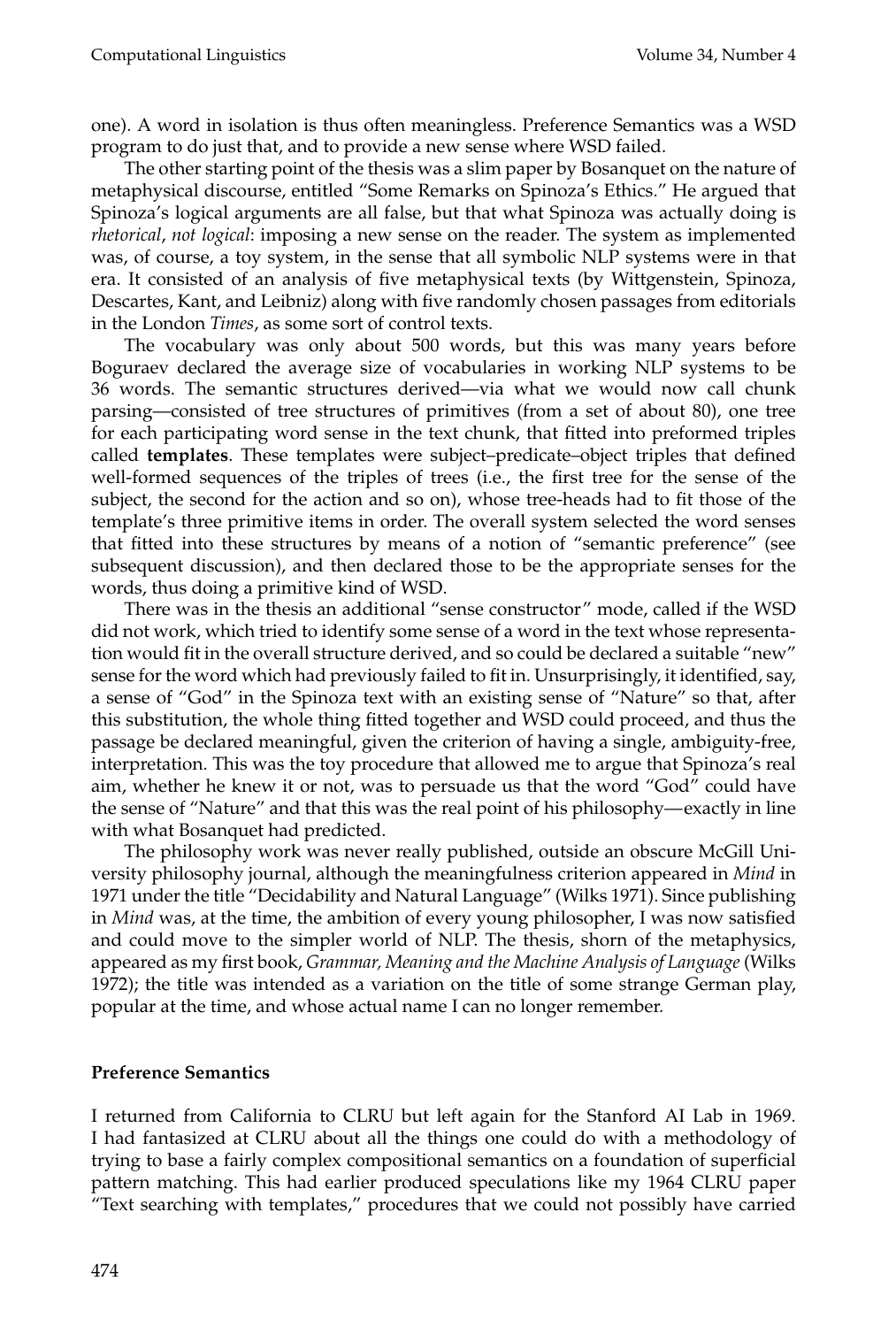```
I.1 ((*ANI 1)((SELF IN)(MOVE CAUSE))(*REAL 2))\rightarrow(1(*JUDG) 2)
     Or, in semi-English:
      [animate-1 cause-to-move-in-self real-object-2]→[1 *judges 2]
I.2 (1 BE (GOOD KIND))\leftrightarrow ((*ANI 2) WANT 1)
     Or, again:
     [1 is good]\leftrightarrow[animate-2 wants 1]
```
#### **Figure 1**

Inference rules in Preference Semantics.

out with the machines then available, but which I now choose to see as wanting to do Information Extraction: though, of course, it was Naomi Sager who did IE first on medical texts at NYU (see Sager and Grishman 1975).

At Stanford as a post-doc, I was on the same corridor as Winograd, just arrived from MIT; Schank, then starting to build his Conceptual Dependency empire; and Colby and his large team building the PARRY dialogue system, which included Larry Tesler, later the Apple software architect. Schank and I agreed on far more than we disagreed on and saw that we would be stronger together than separately, but neither of us wanted to give up our notation: He realized, rightly, that there was more persuasive power in diagrams than in talk of processes like "preference." It was an extraordinary period, when AI and NLP were probably closer than ever before or since: Around 1972 Colmerauer passed through the Stanford AI Lab, describing Prolog for the first time but, as you may or may not remember, as a tool for machine translation! I spent my time there defining and expanding the coherence-based semantics underlying my thesis, calling it "Preference Semantics" (PS), adding larger scale structures such as inference rules (see Figure 1) and thesauri, and building it into the core of a small semantics-based English-to-French machine translation system programmed in LISP. At one point the code of this MT system ended up in the Boston Computer Museum, but I have no idea where it is now. The principles behind PS were as follows:

- an emphasis on processes, not diagrams;
- the notion of affinity and repulsion between sense representations (cf. Waltz and Pollack's WSD connectionism [1985]);
- seeking the "best fit" interpretation—the one with most satisfied preferences (normally of verbs, prepositions, and adjectives);
- yielding the least informative/effort interpretation;
- using no explicit syntax, only segmentation and order of items;
- meaningfulness as being connected to a unique interpretation/sense choice;
- meaning seen as represented in other words, since no other equivalent for the notion works (e.g., objects or concepts);
- gists or templates of utterances as core underlying entities; and
- there is no *correct* interpretation or set of primitive concepts, only the best available.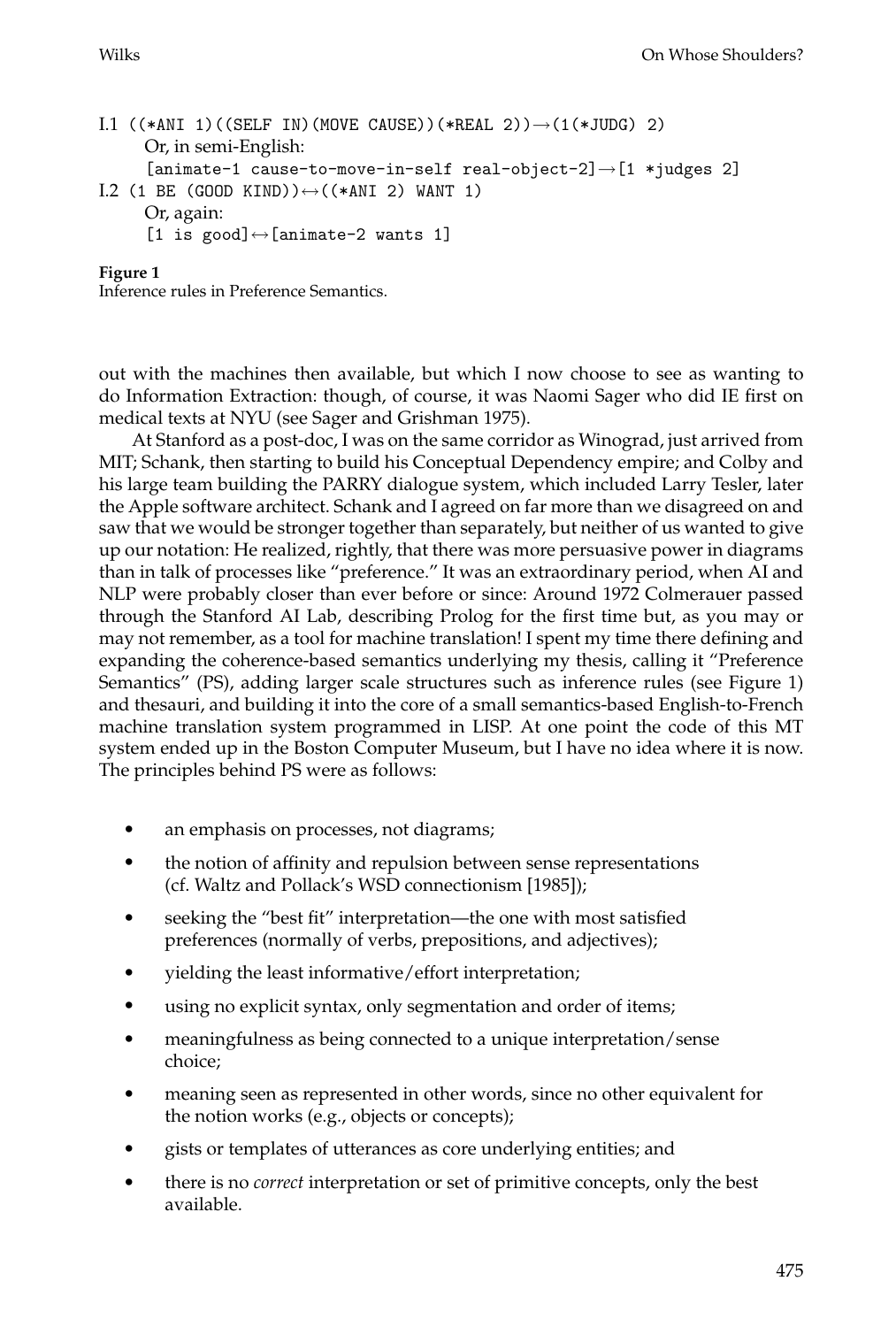One could put some of these, admittedly programmatic and imprecise, points as follows:

- Semantics is not necessarily deep but also superficial (see more recent results on the interrelations between WSD, POS, and IE, e.g. Stevenson and Wilks [2001]).
- Quantitative phenomena are unavoidable in language: John McCarthy thought they had no place anywhere in AI, except perhaps in low-level computer vision.
- Reference structures (like lexicons) are only temporary snapshots of a language in a particular state (of expansion or contraction).
- What is important is to locate the update mechanism of language, including crucially the creation of new word senses, which is not Chomsky's sense of the creativity of language.

# **Constructible Belief Systems**

I returned to Europe in the mid 1970s, first to the ISSCO institute in Lugano, where Charniak was and Schank had just left, and then to Edinburgh as a visitor before taking a job at Essex. I began a long period of interest in belief systems, in particular seeking some representation of the beliefs of others, down to any required degree of nesting for example, A's belief about B's belief about C—that could be constructed recursively at need, rather than being set out in advance, as in the pioneering systems emerging from the Toronto group under Ray Perrault (Allen and Perrault 1980). I began thinking about this with Janusz Bien of the University of Warsaw, who had also published a paper arguing that CL/NLP should consider "least effort" methods: in the sense that the brain might well, due to evolution, be a lazy processor and seek methods for understanding that minimized some value that could be identified with processing effort. I had argued in PS for choosing shortest chains of inferences between templates, and that the most connected/preferred template structure for a piece of text should be the one found first. I am not sure we ever proved any of this: It was just speculation, as was the preference for the most semantically connected representation, and the representation with the least information. All this is really only elementary information theory: a random string of words contains the maximum information, but that is not very helpful. Clearly, the preferred interpretation of "He was named after his father" (i.e., named *the same* rather than *later in time*) is not the least informative, since the latter contains no information at all—being necessarily true—so one would have to adapt any such slogan to: "prefer the interpretation with the least information, unless it is zero!"

The belief work, first with Bien, later with Afzal Ballim (Wilks and Ballim 1987) and John Barnden, has not been a successful paradigm in terms of take-up, in that it has not got into the general discourse, even in the way that Fauconnier's "Mental Spaces" (Fauconnier 1985) has. That approach uses the same spatial metaphor, but for strictly linguistic rather than belief and knowledge purposes. But I think the VIEWGEN belief paradigm, as it became, had virtues, and I want to exploit this opportunity to remind people of it. It was meant to capture the intuition that if we want, for language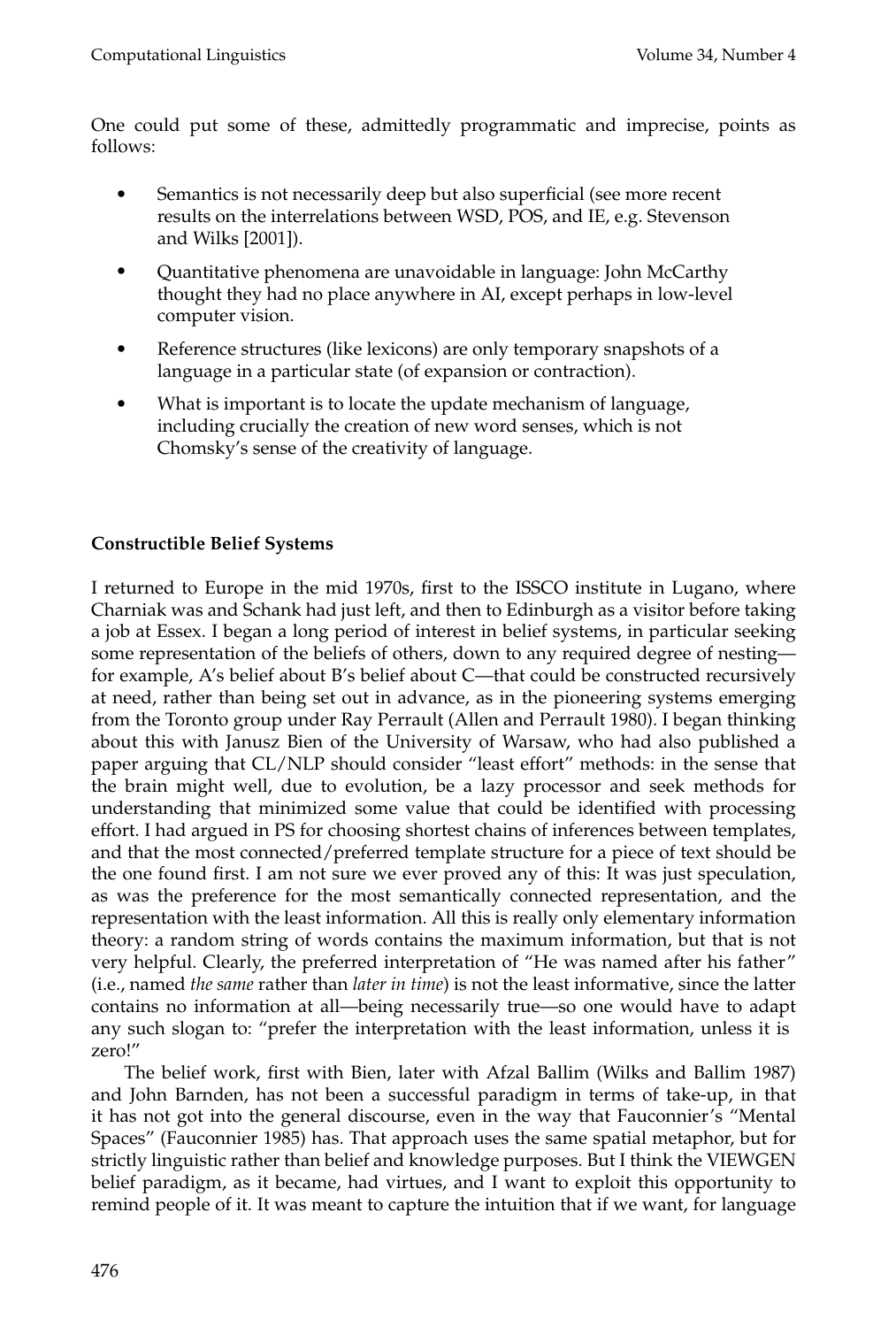understanding purposes, to construct X's beliefs about Y's beliefs—what I called the environment of Y-for-X—then:

- 1. It must be a construction that can be done in real time to any level of nesting required, because we cannot imagine it pre-stored for all future nestings, as Perrault el al. in effect assumed.
- 2. It must capture the intuition that much of our belief is accepted by default from others: As VIEWGEN expresses it, I will accept as a belief what you say, because I have normally no way of checking, or experimenting on, let alone refuting, the things you tell me, e.g., that you had eggs for breakfast yesterday. As someone in politics once put it, "There is no alternative." Unless, that is, what you say contradicts something I believe or can easily prove from what I believe.
- 3. We must be able to maintain apparently contradictory beliefs, provided they are held in separate spaces and will never meet as contradictions. I can thus maintain within my-space-for-you beliefs of yours (according to me) that I do not in fact hold.

In VIEWGEN, belief construction is done in terms of a "push down" metaphor: A permeable "container" of your beliefs is pushed into a "container" of my beliefs and what percolates through the membrane, from me to you, will be believed and ascribed to you, unless it is explicitly contradicted, namely, by some contrary belief I already ascribe to you, and which, as it were, keeps mine from percolating through. The idea is to construct the appropriate "inner belief space" at the relevant level of nesting, so that inference can be done, and to derive consequences (within that constrained content space) that also serve to model, in this case, you the belief holder in terms of goals and desires, in addition to beliefs. This approach is quite different not only from the Perrault/Toronto system of belief-relevant plans but also to AI theories that make use of sets-of-support premises, since this is about belief-inheritance-by-default. It is also quite distinct from linguistic theories like Wilson and Sperber's Relevance Theory, which take no account at all of belief as relative to individuals, but perform all operations in some space that is the same for everyone, which is an essentially Chomskyan ideal competence-style notion of belief that is not relative to individuals—which is of course absurd.

Mark Lee and a number of my students have created implementations of this approach and linked it to dialogue and other applications, but there has been no major application showing its essential role in a functioning conversational theory where complex belief states are created in real time. However, the field is, I believe, now moving in that direction (e.g., with POMDP theories [Williams and Young 2007]) since the possibility of populating belief theories with a realistic base from text by means of Information Extraction or Semantic Web parsing to RDF format is now real (a matter we shall return to subsequently).

There were, for me at least, two connections between the VIEWGEN belief work and Preference Semantics, in terms of meaning and its relation to processes. First, there was the role of choice and alternatives, crucial to PS, in that an assigned meaning interpretation for a text was no more than a choice of the best available among alternatives, because preference implies choice, in a way that generative linguistics though not of course traditions like Halliday's—always displayed alternatives but considered choice between them a matter for mere performance. What was dispensable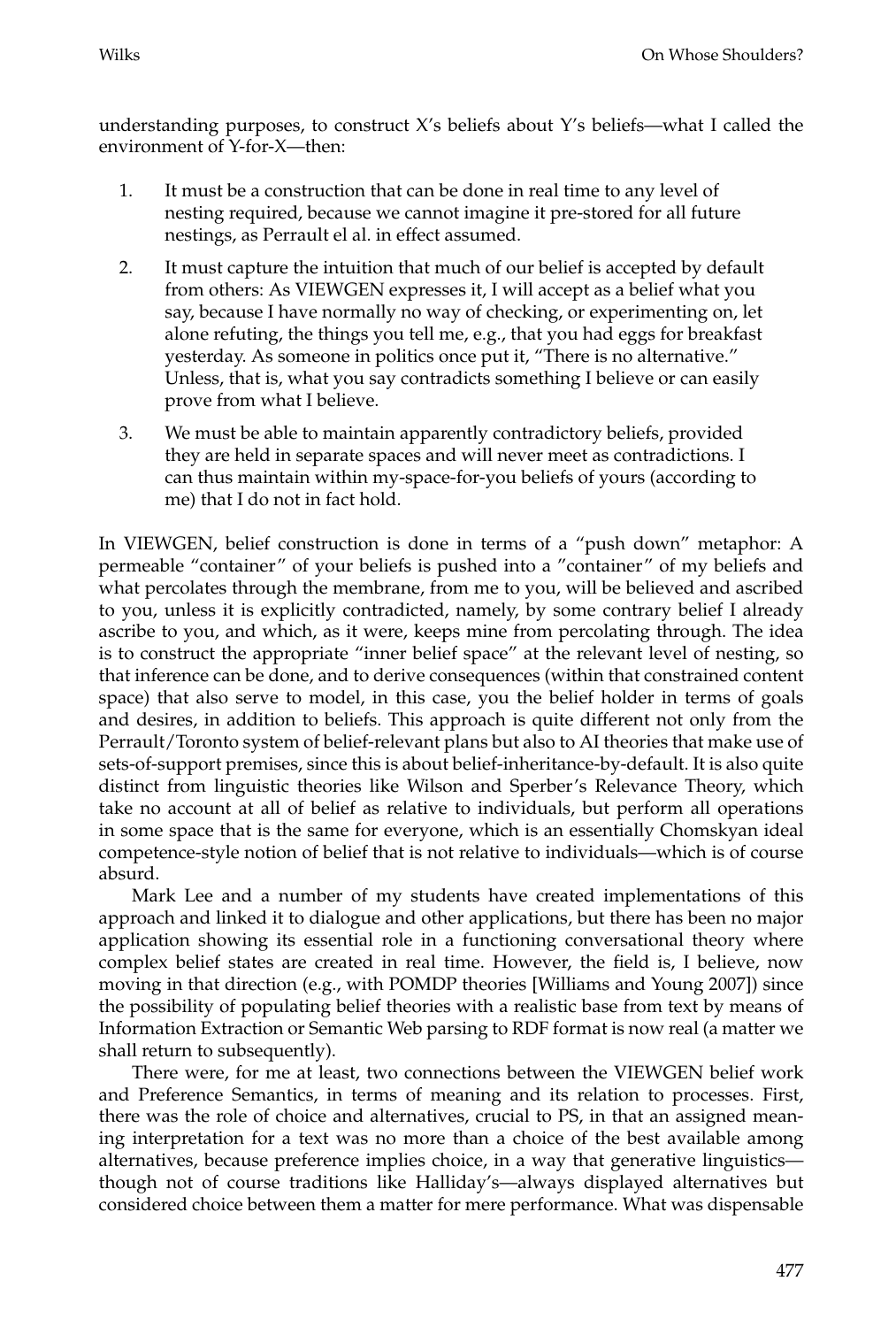to generative linguistics was the heart of the matter, I argued, to NLP/CL. Secondly, VIEWGEN suggested a view of meaning, consistent locally with PS, dependent on which individuals or classes one chose to see in terms of each other—the key notion here was seeing one thing as another and its consequences for meaning. So, if one chose to identify (as being the same person under two names) Joe (and what one believed about him) with Fred's father (and what one knew about him), the hypothesis was that a belief environment should be constructed for Joe-as-Fred's-father by percolating one set of beliefs into the other, just as was done by the basic algorithm for creating A'sbeliefs-about-B's-beliefs from the component beliefs of A and B. This process created a hybrid entity, with intensional meaning captured by the set of propositions in that inner environment of belief space, but which was now neither Joe nor Fred's father but rather the system's point of view of their directional amalgamation: Joe-as-Fred's-father (which might contain different propositions from the result of Fred's-father-as-Joe).

More natural, and fundable, scenarios were constructed for this technique in those days, such as knowledge representations for Navy ships' captains genuinely uncertain as to whether ship-in-my-viewfinder-now was or was not to be identified with the stored representation for enemy-ship-number-X. The important underlying notion was one going back to Frege, and which first had an outing in Winograd's thesis (Winograd 1972), where he showed you could have representations for blocks that did not in fact exist on the Blocks World table. A semantics must be able to represent things without knowing whether they exist or not; that is a basic requirement.

Later, and working with John Barnden and Afzal Ballim, this same underlying process of conflating two belief objects was extended to the representation of "metaphorical objects," which could be described, quite traditionally in the literature, as A-viewed-as-B (e.g., an atom viewed as a billiard ball). The metaphorical object atom-as-billiard-ball was again created by the same push-down or fusion of belief sets as in the basic belief point-of-view procedure. All this may well have been fanciful, and was never fully exploited in published work with programs, but it did have a certain intellectual appeal in wanting to treat belief, points of view, metaphor and identification of intensional individuals—normally quite separate issues in semantics as being modellable by the same simple underlying process (see Ballim, Wilks, and Barnden 1991). One novel element that did emerge from this analysis was that, in the construction of these complex intensional identifications, such as between "today's Wimbledon winner" and "the top male tennis seed," one could choose directions of "viewing as" with the belief sets that led to objects which were neither the classic *de re* nor *de dicto* outcomes: Those became just two among a range of choices, and the others of course had no handy Latin names.

# **Adapting to the "Empirical Wave" in NLP**

For me, as with many others, especially in Europe, the beginning of the empirical wave in NLP was the work of Leech and his colleagues at Lancaster: CLAWS4 (a name which hides a UK political joke), their part-of-speech tagger based on large-scale annotation of corpora. Such tagging is now the standard first stage of almost every NLP process and it may be hard for some to realize the skepticsm its arrival provoked: "What could anyone want that for?" was a common reaction from those still preoccupied by computational syntax or semantics. That system was sold to IBM, whose speech group, under Jelinek, Mercer, and Brown, subsequently astonished the CL/NLP world with their statistical machine translation system CANDIDE. I wrote critical papers about it at the time, not totally unconnected to the fact that I was funded by DARPA on the PANGLOSS project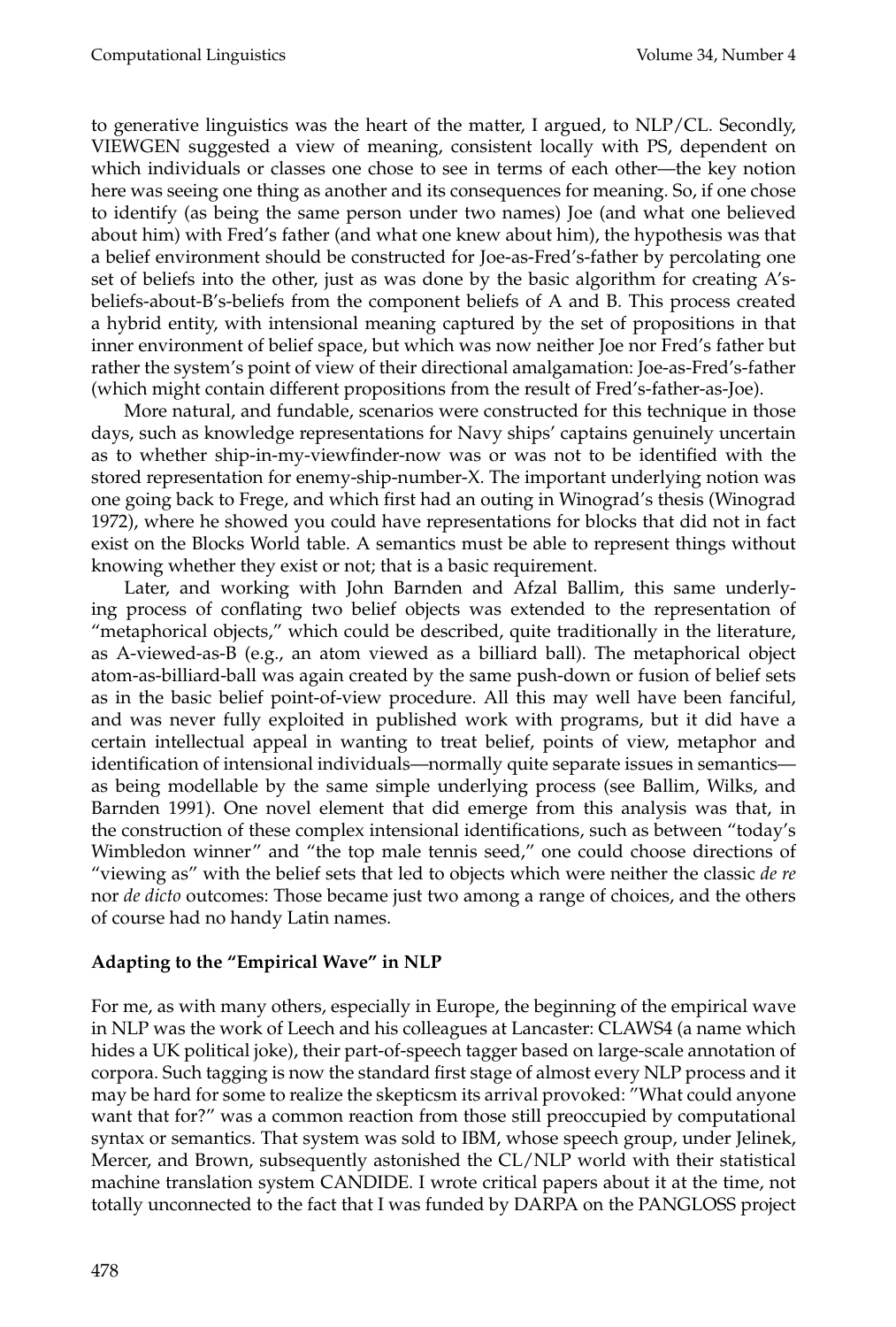at NMSU (along with CMU and ISI/USC) to do MT by competing, but non-statistical, methods.

In one paper, I used the metaphor of "stone soup" (Wilks 1996): A reference to the old peasant folk-tale of the traveler who arrives at a house seeking food and claiming to have a stone that makes soup from water. He begs a ham bone to stir the water and stone and eventually cons out of his hosts all the ingredients for real soup. The aspect of the story I was focusing on was that, in the CANDIDE system, I was not sure that the "stone," namely IBM's "fundamental equation of MT," was in fact producing the results, and suggested that something else they were doing was giving them their remarkable success rate of about 50% of sentences correctly translated. As their general methodology has penetrated the whole of NLP/CL, I no longer stand by my early criticisms; IBM was of course right, and had everything to teach the rest of us.

Early critics of data-driven, alias empirical, CL found it hard to accept, whatever its successes in, say, POS tagging, that its methods could extend to the heartland of semantics and pragmatics. Like others, I came to see this assumption was quite untrue, and myself moved towards Machine Learning (ML) approaches to word-sense disambiguation (e.g., Stevenson and Wilks 2001) and I now work in ML methods applied to dialogue corpora (as I shall mention subsequently). But the overall shift in approaches to semantics since 1990 has not only been in the introduction of statistical methods, and ML in particular, but also in the unexpected advantages that have been gained from what one might call non-statistical empirical linguistics, and in particular Information Extraction (IE; see Wilks 1997).

I referred earlier to the fact that my early work could be called, in a general sense, semantic parsing, and that it was in fact some form of superficial pattern matching onto language chunks that was then transformed to different layers of compositional semantic representation. There were obvious relations between that general approach and what emerged from the DARPA competitions in the early 1990s as IE, a technology that, when honed by many teams, and especially when ML techniques were added to it later, had remarkable success and a range of applications; it also expanded out into other, traditionally separate, NLP areas such as question answering and summarization. This approach is not in essence statistical at all, however, although it is in a clear sense "superficial," with the assumption that semantics is not necessarily a "deep" phenomenon but present on the language surface. I believe the IE movement is also one of the drivers behind the Semantic Web movement, to which I now turn, and which I think has brought NLP back to a position nearer the core of AI, from which it drifted away in the 1980s.

## **Meaning and the Semantic Web**

The Semantic Web(SW; Berners-Lee, Hendler, and Lassila 2001) is what one could call Berners-Lee's second big idea, after the World Wide Web; it can be described briefly as turning the Web into something that can also be understood by computers in the way that it is understood by people now, as a web of texts and pictures. Depending on one's attitude to this enterprise, already well-funded by the European Commission at least, it can be described as any of the following:

1. As a revival of the traditional AI goal (at least since McCarthy and Hayes [1969]) of replacing language, with all its vagueness, by some form of logical representation upon which inference can be done.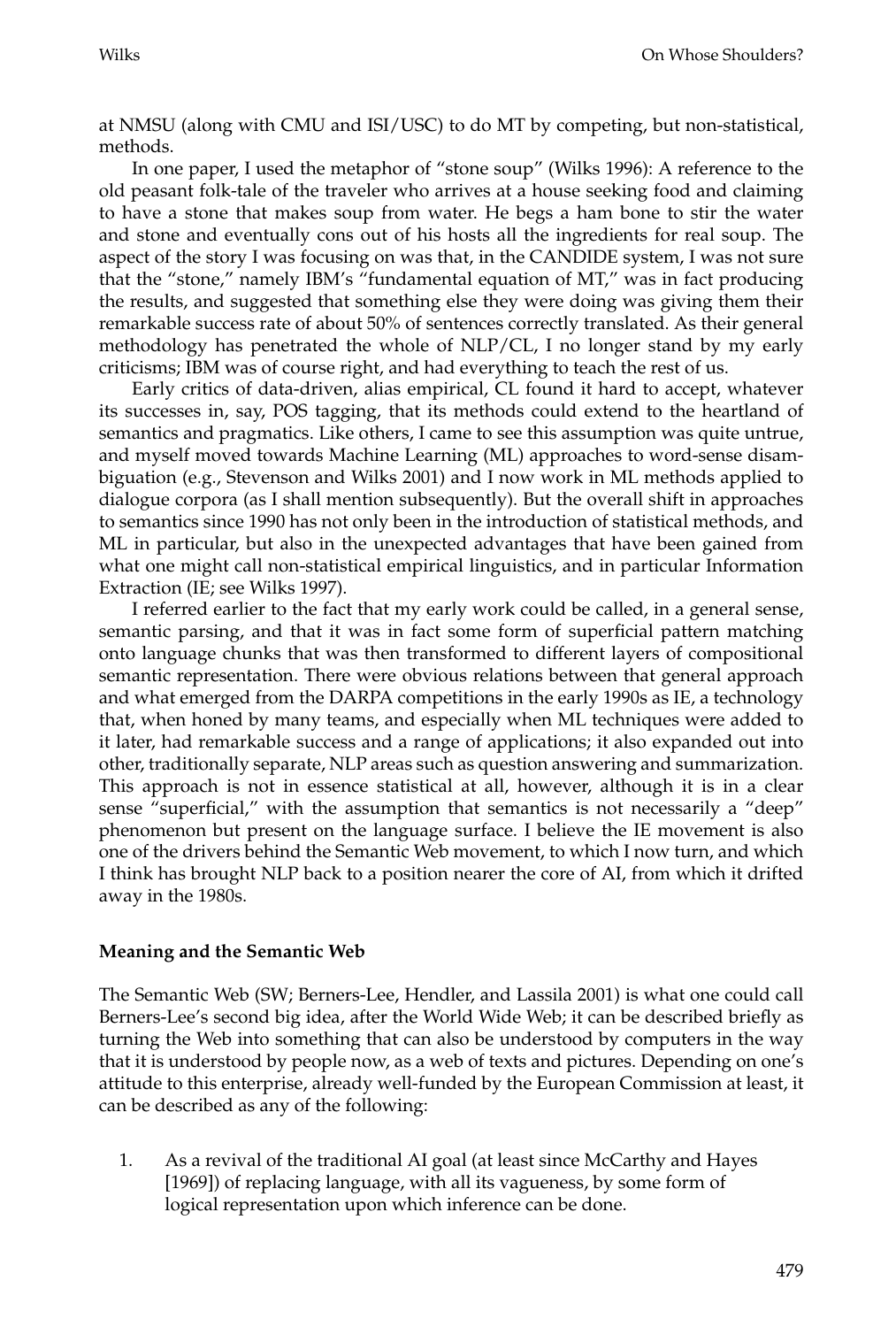- 2. As a hierarchy of forms of annotation—or what I shall call augmentation of content—reaching up from simple POS tagging to semantic class annotation (e.g. CITY, PERSON-NAME) to ontology membership and logical forms. DARPA/MUC/NIST competitions have worked their way up precisely this hierarchy over the years and many now consider that content can be "annotated onto language" reliably up to any required level. This can be thought of as extending IE techniques to any linguistic level by varieties of ML and annotation.
- 3. As a system of access to trusted databases that ground the meanings of terms in language; your telephone or social security number might ground you uniquely (in what is called a URI), or better still—and this is now the standard view—a unique identifying object number for you over and above phones and social systems. This is very much Tim Berners-Lee's own view of the SW.

There is also a fourth view, much harder to express, that says roughly that, if we keep our heads, the SW can come into being with any system of coding that will tolerate the expansion of scale of the system, in the way that, miraculously, the hardware underpinnings of the World Wide Web have tolerated its extraordinary expansion without major breakdown. This is an engineering view that believes there are no fundamental problems about the meanings and reference of SW terms in, for example, the ontologies within the SW, and everything will be all right if we just hold tight.

This view may turn out to be true but it is impossible to discuss it. Similarly, view (3) has no special privilege because it is the World Wide Web founder's own view: Marx was notoriously not a very consistent Marxist, and one can find multiple examples of this phenomenon. View (3) is highly interesting and close to philosophical views of meaning expressed over many years by Putnam, which can be summarized as the idea that scientists (and Berners-Lee was by origin a database expert and physicist) are "guardians of meaning" in some sense because they know what terms really mean, in a way that ordinary speakers do not. Putnam's standard example is that of metals like molybdenum and aluminum, which look alike and, to the man in the street, have the same conceptual, intensional meaning, namely light, white, shiny metal. But only the scientist (says Putnam) knows the real meanings of those words because he knows the atomic weights of the two metals and methods for distinguishing them.

No one who takes Wittgenstein—and his view that we, the users of the language, are in charge of what terms mean, and not any expert—at all seriously can even consider such a view. On the view we are attributing to Wittgenstein, the terms are synonymous in a public language, just as *water* and *heavy water* are, and any evidence to the contrary is a private matter for science, not for meaning.

View (1) of the Semantic Web is a well-supported one, particularly by recycled AI researchers: They have, of course, changed tack considerably and produced formalisms for the SW, some of which are far closer to the surface of language than logic (what is known as RDF triples), as well as inference mechanisms like DAML-OIL that gain advantages over traditional AI methods on the large and practical scale the SW is intended to work over. On the other hand there are those in AI who say they have ignored much of the last 40 years of AI research that would have helped them. This dispute has a conventional flavor and it must be admitted that, in more than 40 years, AI itself did not come up with such formalisms that stood any chance at all of working on a large scale on unstructured material (i.e., text).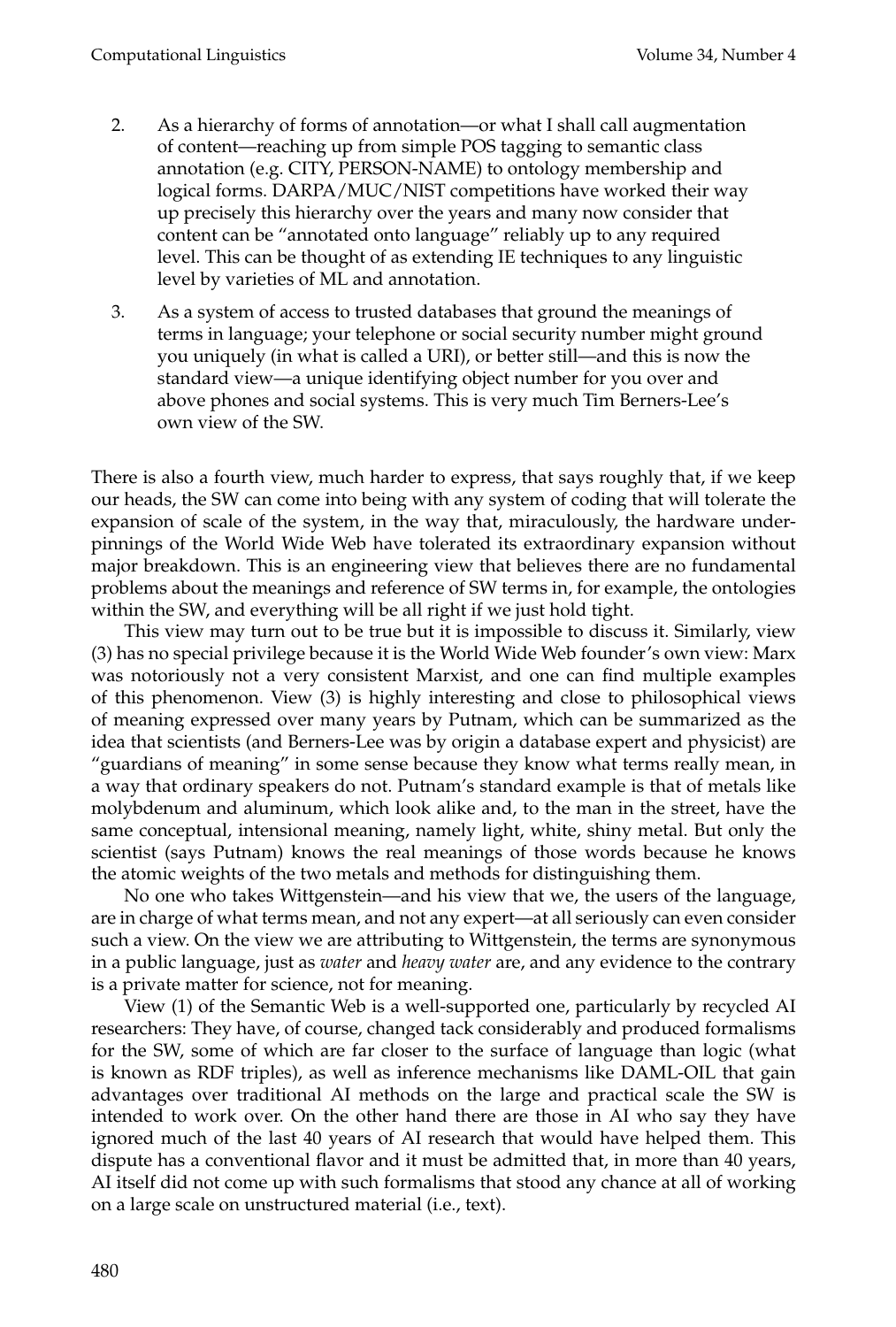This leaves us with View (2), which is my own: namely, that we should see the SW partially in NLP terms, however much Berners-Lee rejects such a view and says NLP is irrelevant to the SW. The whole trend of SW research, in Europe at least, has been to build up to higher and higher levels of semantic annotation—a technology that has grown directly out of IE's success in NLP—as a way of adding content to surface text. It seems to me obvious that any new SW will evolve from the existing WWW of text by some such method, and that method is basically a form of large-scale NLP, which now takes the form of transducers from text to RDF (such as the recently advertised Reuters API). The idea that the SW can start from scratch in some other place, ignoring the existing World Wide Web, seems to me unthinkable; successful natural evolution always adapts the function of what is available and almost never starts again afresh.

I have set out my views on this recently in more detail (Wilks 2008), but it is important to see that the SW movement—at least as I interpret it herein, and that does seem pretty close to the way research in it is currently being funded, under calls and titles like "semantic content"—is one that links to the themes already developed in this paper in several ways, and which correspond closely to issues in my own early work, but which have not gone away:

- 1. The SW takes semantic annotation of content as being a method—whether done by humans or after machine learning—of recoding content with special terms, terms close to what have traditionally been called semantic primitives. It is exactly this that was denied by the early forms of, say, statistical MT, where there was nothing available to the mechanism except the words themselves. This is also quite explicit in traditional IR, where, for example, Karen Spärck Jones consistently argued against any form of content recoding, including the SW. As she put it: "One of these [simple, revolutionary IR] ideas is taking words as they stand" (Spärck Jones 2003).
- 2. The SW accords a key role to ontologies as knowledge structures: partially hierarchical structures containing key terms—primitives again under another guise—whose meanings must be made clear, particularly at the more abstract levels. The old AI tradition in logic-based knowledge structuring—descending from McCarthy and Hayes (1969)—was simply to declare what these primitive predicates meant. The problem was that predicates, normally English words written in capital letters (as all linguistic primitives in the end seem to be), became affected by their inferential roles over time and the process of coding itself. This became very clear in the long-term Cyc project (Lenat 1995) where the key predicates changed their meanings over 30 years of coding, but there was no way of describing that fact within the system, so as to guarantee consistency. In Nirenburg and Wilks (2000), Nirenburg and I debate this issue in depth, and I defend the position that one cannot simply maintain the meanings of such terms by fiat and independent of their usage—they look like words and they function like words because, in the end, they are words. The SW offers a way out of this classic AI dilemma by building up the hierarchy of annotations with empirical processes like ontology induction from corpora (e.g., ABRAXAS; see Iria et al. 2006); in this way the meanings of higher level terms are connected back directly to text usage. Braithwaite, my thesis advisor, described in his classic "Scientific explanation" (Braithwaite 1953) a process in the philosophy of science he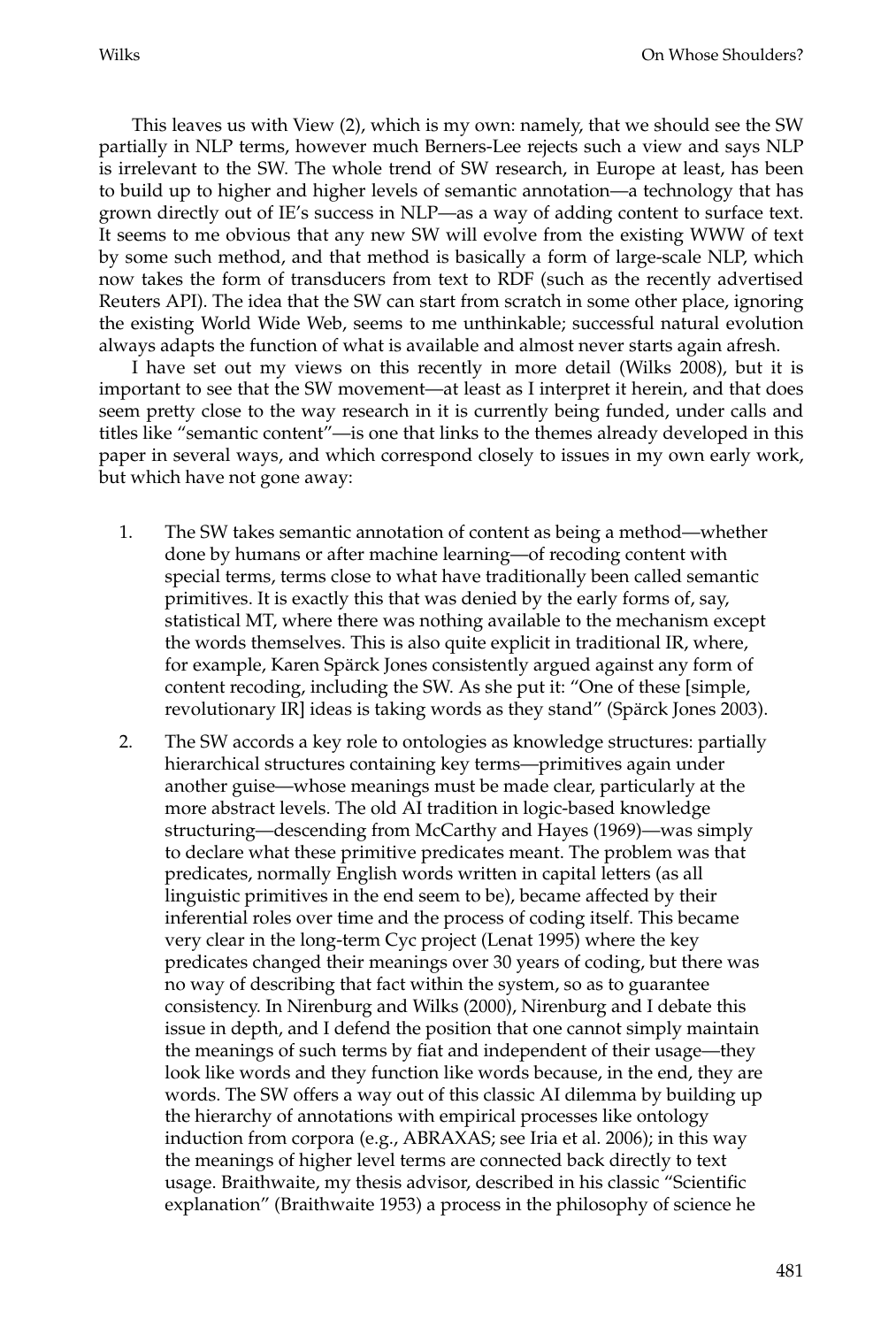called "semantic ascent" by which the abstract high-level terms in a scientific theory, seen as a logical hierarchy of deductive processes—terms such as "neutron," possibly corresponding to unobservables—acquired meaning by an ascent of semantic interpretation up the theory hierarchy from meanings grounded in experimental terms at the bottom. It is some such grounding process I envisage the SW as providing for the meanings of primitive ontological terms in a knowledge structure.

3. The RDF forms, based on triples of surface items, as a knowledge base—usually with subject–action–object as basic form—can provide a less formal but more tractable base for knowledge than traditional First Order Predicate Logic (FOPL). They have a clear relationship back to the crude templates of my early work and the later templates of IE. I claim no precedence here, but only note the return of a functioning but plausible notion of "superficial semantics." It seems to me not untrue historically to claim that RDF, the representational base of the SW, is a return of the level of representation that Schank (under the name Conceptual Dependency, in Schank [1975]) and I (under the name Preference Semantics) developed in the late 1960s and early 1970s (Wilks 1975). I remember that at the Stanford AI Lab at that time, John McCarthy, a strong advocate of FOPL as the right level of representation of language content, would comment that formalisms like these two might have a role as a halfway house on a route from language to a full logic representation. On one view of the SW that intermediate stage may prove to be the right stage, because full AI representations have never been able to deliver in terms of scale and tractability. Time will tell, and fairly soon.

The most important interest of the SW, from the point of view of this paper, is that it provides at last a real possibility of a large-scale test of semantic and knowledge coding: One thing the empirical movement has taught us is the vital importance of scale and the need to move away from toy systems and illustrative examples. I mentioned earlier the freely available Reuters API for RDF translation which Slashdot advertised under the title "Is the Semantic Web a Reality at Last?" This is exactly the kind of move to the large scale that we can hope will settle definitively some of these ancient issues about meaning and knowledge.

## **A Late Interest in Dialogue: The Companions Project**

My only early exposure to dialogue systems was Colby's PARRY: As I noted earlier, his team was on the same corridor as me at Stanford AI Labin the early 1970s. I was a great admirer of the PARRY system: It seemed to me then, and still does, probably the most robust dialogue system ever written. It was available over the early ARPANET and tried out by thousands, usually at night: It was written in LISP and never broke down; making allowances for the fact it was supposed to be paranoid, it was plausible and sometimes almost intelligent. In any case it was infinitely more interesting than ELIZA, and it is one of the great ironies of our subject that ELIZA is so much better known. PARRY remembered what you had said, had elementary emotion parameters and, above all, had something to say, which chatbots never do. John McCarthy, who ran the AI Lab, would never admit that PARRY was AI, even though he tolerated it under his roof, as it were, for many years; he would say "It doesn't even know who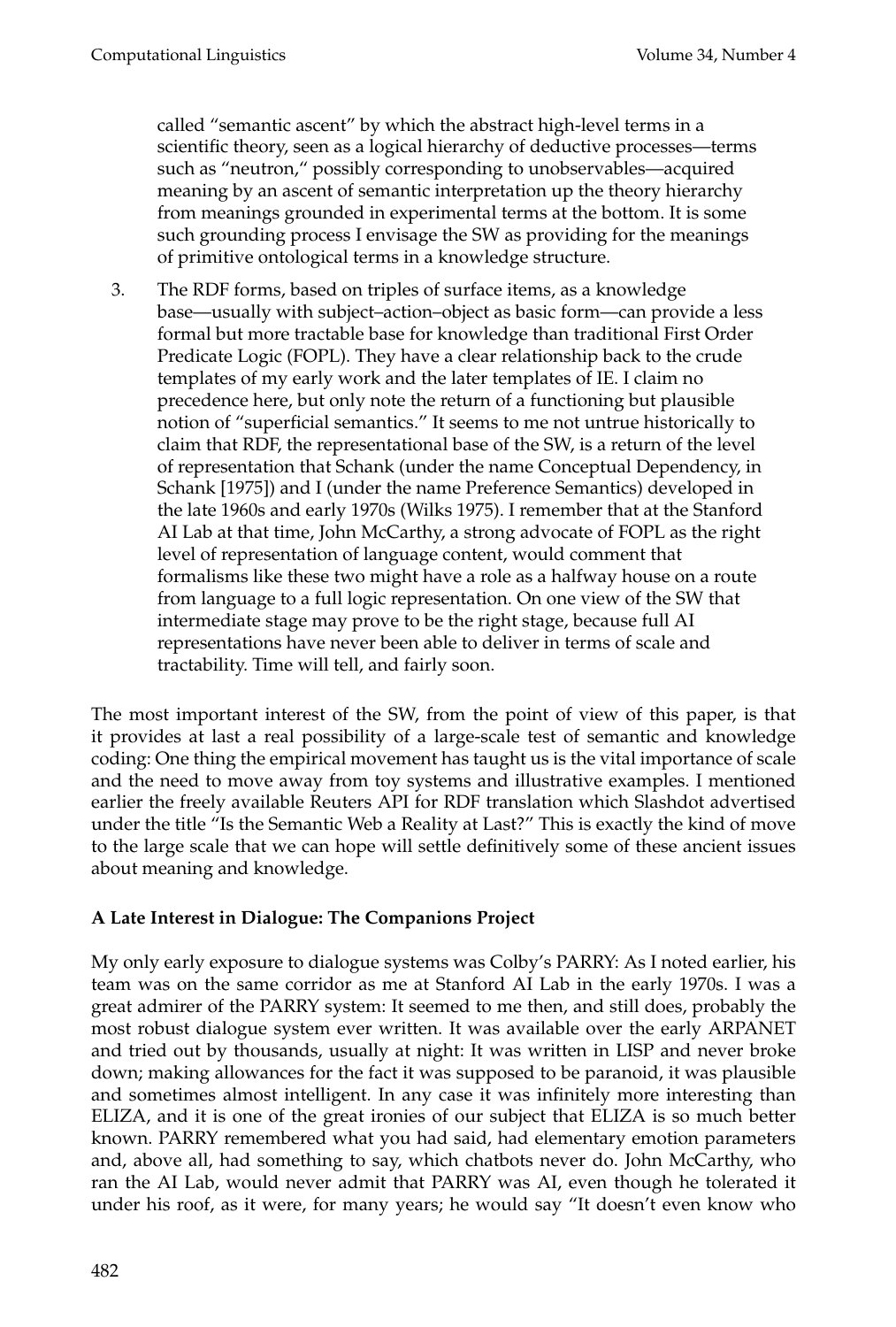the President is," as if most of the world's population did! PARRY was in fact a semirefutation of the claim that you need knowledge to understand and converse, because it plainly knew nothing; what it had was primitive "intentionality," in the sense that it had things "it wanted to say."

My own introduction to practical work on dialogue was when I was contacted in the late 1990s by David Levy, who had written 40 books on chess and ran a company that made chess machines. He already had a footnote in AI as the man who had bet McCarthy, Michie, and other AI leaders that a chess machine would not beat him within ten years, and he won the bet more than once. In the 1990s he conceived a desire to win the Loebner Prize<sup>2</sup> for the best dialogue program of the year, and came to us at Sheffield to fund a team to win it for him, which we did in 1997. I designed the system and drew upon my memories of PARRY, along with obvious advances in the role of knowledge bases and inference, and the importance of corpora and machine learning. For example, we took the whole set of winning Loebner dialogues off the Web so as to learn the kinds of things that the journalist-testers actually said to the trial systems to see if they were really humans or machines.

Our system, called CONVERSE (see Levy et al. 1997), claimed to be Catherine, a 34-year old female British journalist living in New York, and it owed something to PARRY, certainly in Catherine's desire to tell people things. It was driven by frames corresponding to each of about 80 topics that such a person might want to discuss; death, God, clothes, make-up, sex, abortion, and so on. It was far too top-down and unwilling to shift from topic to topic but it could seem quite smart on a good day, and probably won because we had built in news from the night before the competition of a meeting Bill Clinton had had that day at the White House with Ellen de Generes, a lesbian actress. This gave a certain immediacy to the responses intended to sway the judges, as in "Did you see that meeting Ellen had with Clinton last night?"

This was all great fun and gave me an interest in modeling dialogue that has persisted for a decade and is now exercised through COMPANIONS (Wilks 2004), a large EU 15-site four-year project that I run. COMPANIONS aims to change the way we think about the relationships of people to computers and the Internet by developing a virtual conversational "Companion." This will be an agent or "presence" that stays with the user for long periods of time, developing a relationship and "knowing" its owner's preferences and wishes. It will communicate with the user primarily by using and understanding speech, but also using other technologies such as touch screens and sensors.

Another general motivation for the project is the belief that the current Internet cannot serve all social groups well, and it is one of our objectives to empower citizens (including the non-technical, the disabled, and the elderly) with a new kind of interface based on language technologies. The vision of the Senior Companion—currently our main prototype—is that of an artificial agent that communicates with its user on a long-term basis, adapting to their voice, needs, and interests: A companion that would entertain, inform, and react to emergencies. It aims to provide access to information and services as well as company for the elderly by chatting, remembering past conversations, and organizing (and making sense of) the owner's photographic and image memories. This Companion would assume a user with a low level of technical knowledge, and who might have lost the ability to read or produce documents themselves unaided, but who might need help dealing with letters, messages, bills, and getting information from the Internet. During its conversations with its user or owner, the system

<sup>2</sup> See http://www.loebner.net/Prizef/loebner-prize.html.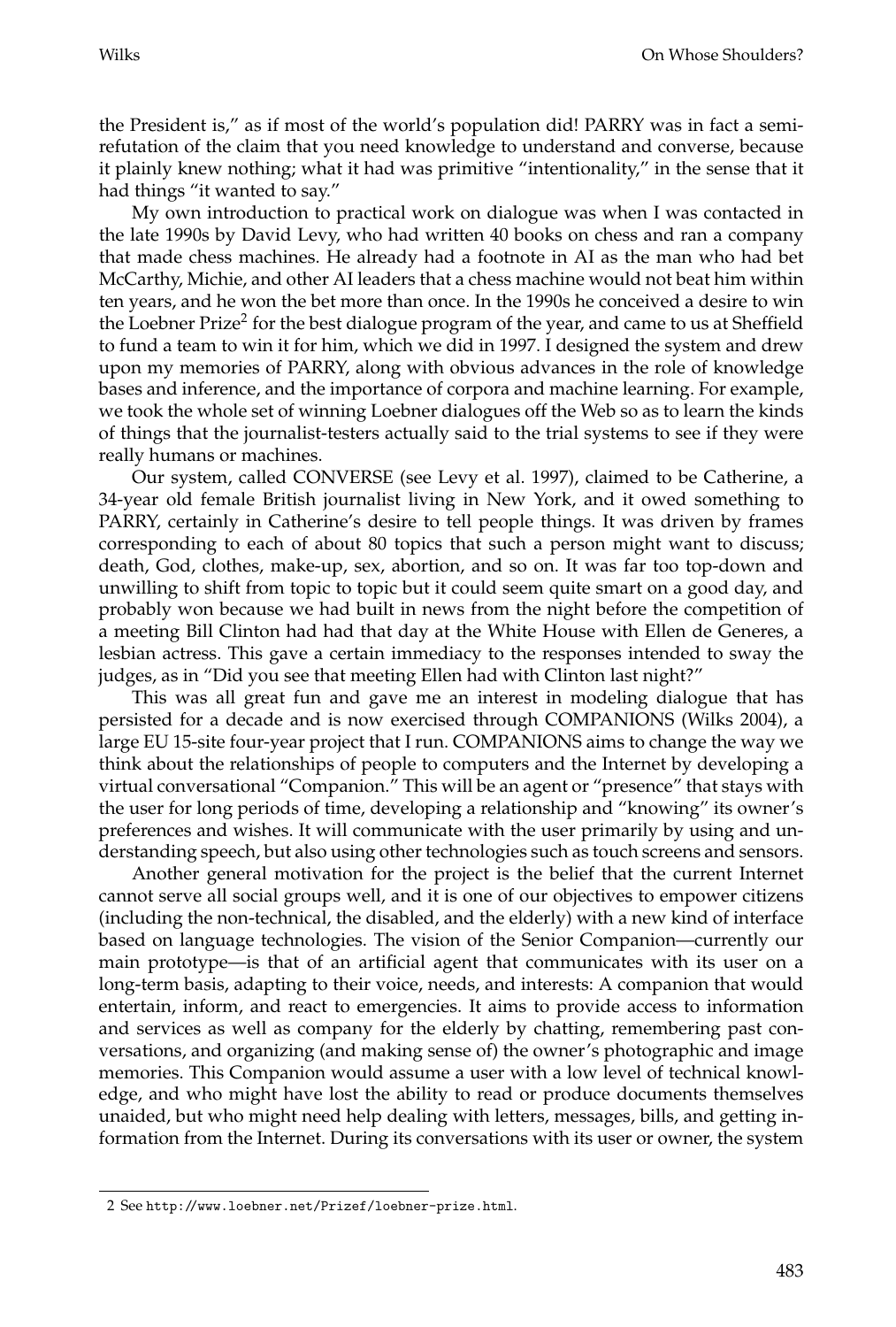builds up a knowledge inventory of family relations, family events in photos, places visited, and so on. This knowledge base is currently stored in RDF, the Semantic Web format, which has two advantages: first, a very simple inference scheme with which to drive further conversational inferences, and second, the possibility, not yet fulfilled, of accessing arbitrary amounts of world information from Wikipedia, already available in RDF, which could not possibly have been pre-coded in the dialogue manager, nor elicited in a conversation of reasonable length. So, if the user says a photo was taken in Paris, the Companion should be able to ask a question about Paris without needing that knowledge pre-coded, but only using rapidly accessed Wikipedia RDFs about Paris. An ultimate aim of this aspect of the Senior Companion is the provision of a life narrative, an assisted autobiography for everyone, one that could be given to relatives later if the owner chose to leave it to them. There is a lot of technical stuff in the Senior Companion: script-like structures—called DAFs or Dialogue Action Forms—designed to capture the course of dialogues on specific topics or individuals or images, and these DAFs we are trying to learn from tiled corpora. The DAFs are pushed and popped on a single stack, and that simple virtual machine is the Dialogue Manager, where DAFs being pushed, popped, or reentered at a lower stack point are intended to capture the exits from, and returns to, abandoned topics and the movement of conversational initiative between the system and the user. We are halfway through the project and currently have two prototype Companions: The other, based not at Sheffield but at Tampere, is a Health and Fitness Companion  $(HFC)^3$  It is more task-oriented than the Senior Companion and aims to advise on exercise and diet. The HFC is on a mobile phone architecture as well as a PC, and we may seek to combine the two prototypes later. The central notion of a Companion is that of the same "personality," with its memory and voice being present no matter what the platform. It is not a robot, and could be embodied later in something like a chatty furry handbag, being held on a sofa and perhaps reminding you about the previous episodes of your favorite TV program.

# **Finale**

This article has had something of the form of a life story, and everyone wants to believe their life is some kind of narrative rather than a random chase from funding agency to funding agency, with occasional pauses to carry out a successful proposal. But let us return to Newton for a moment in closing; for us in CL he is the great counter-example, of why we do not do science or engineering in that classic solitary manner:

. . . where the statue stood Of Newton, with his prism and silent face, The marble index of a mind for ever Voyaging through strange seas of Thought, alone.

—William Wordsworth (1770–1850) *The Prelude*, book iii, line 61

The emphasis there for me is on *alone*, which is pretty much unthinkable in our research world of teams and research groups. Our form of research is essentially corporate and cooperative; we may not be sure whose shoulders we are standing on, but we know whose hands we are holding. I have worked in such a way since my thirties and, at

<sup>3</sup> An early demo of a Companion can be seen on YouTube at http://www.youtube.com/watch?v=SqIP6sTt1Dw.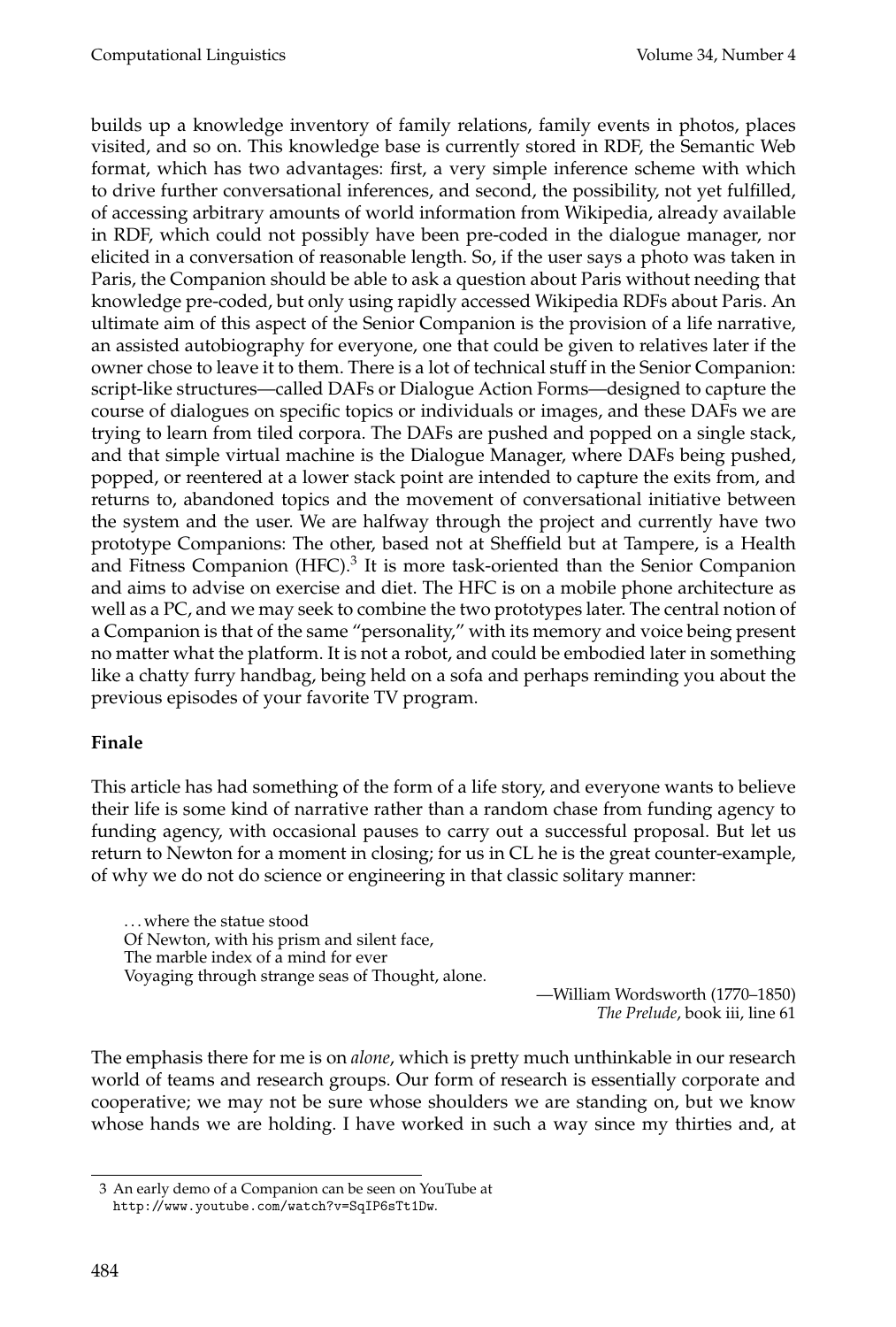Sheffield, my work would not have been possible without a wide range of colleagues and former students in the NLP group there over many years and including Louise Guthrie, RobGaizauskas, Hamish Cunningham, Fabio Ciravegna, Mark Stevenson, Mark Hepple, Kalina Bontcheva, Roberta Catizone, Nick Webb, and many others. In recent years, what one could call "DARPA culture"—of competitions and cooperation subtly mixed—as well as the great repositories of software and data like LDC and ELRA, have gone a long way to mitigate the personal and group isolation in the field.

But we do have to face the fact that, in many ways, we do not do classic science: We have no Newtons and will never have any. That is not to deny that we need real ideas and innovations, and now may be a time for fresh ones. We have stood on the shoulders of Fred Jelinek, Ken Church, and others for nearly two decades now, and the strain is beginning to tell as papers still strive to gain that extra 1% in their scores on some small task. We know that some change is in the air and I have tried to hint in this article as to some of the places where that might be, even if that will mean a partial return to older, unfashionable ideas; for there is nothing new under the sun. But locating them and exploiting them will not be in my hands but in yours, readers of *Computational Linguistics*!

#### **Acknowledgments**

First of course to all those who have worked with me over many years and to whom I owe so much, particularly in connection with this award. Then to my current sponsor: This work was funded by the Companions project (www.companions-project.org) sponsored by the European Commission as part of the Information Society Technologies (IST) programme under EC grant number IST-FP6-034434.

#### **References**

- Allen, James F. and C. Raymond Perrault. 1980. Analyzing intention in utterances. *Artificial Intelligence*, 15:143–178.
- Ballim, Afzal, Yorick Wilks, and John A. Barnden. 1991. Belief ascription, metaphor, and intensional identification. *Cognitive Science*, 15(1):133–171.

Berners-Lee, T., J. Hendler, and O. Lassila. 2001, September. The semantic web. *Scientific American*, 28–37.

- Braithwaite, Richard Bevan. 1953. *Scientific Explanation. A Study of the Function of Theory, Probability and Law in Science*. Cambridge University Press, Cambridge, UK.
- Carnap, Rudolf. 1937. *The Logical Syntax of Language*. Kegan Paul, London.
- Fauconnier, Gilles. 1985. *Mental Spaces*. Cambridge University Press, Cambridge, UK.
- Iria, Jose, Christopher Brewster, Fabio ´ Ciravegna, and Yorick Wilks. 2006. An incremental tri-partite approach to ontology learning. In *Proceedings of the*

*Language Resources and Evaluation Conference (LREC-06)*, 22–28 May.

- Lenat, Douglas B. 1995. CYC: A large-scale investment in knowledge infrastructure. *Communications of the ACM*, 38(11):33–38.
- Levy, D., R. Catizone, B. Battacharia, A. Krotov, and Y. Wilks. 1997. Converse: A conversational companion. In *Proceedings of the First International Workshop of Human-Computer Conversation*. Bellagio, Italy.
- Masterman, Margaret. 1961. Semantic message detection for machine translation, using an interlingua. In *Proceedings of the First International Conference on Machine Translation of Languages and Applied Language Analysis*, pages 438–475. HMSO, Teddington, Middlesex, UK.
- Masterman, Margaret. 2005. In Yorick Wilks, editor, *Language, Cohesion and Form (Studies in Natural Language Processing*). Cambridge University Press, New York.
- McCarthy, J. and P. J. Hayes. 1969. Some philosophical problems from the standpoint of artificial intelligence. In B. Meltzer and D. Michie, editors, *Machine Intelligence*, volume 4. Edinburgh University Press, Edinburgh, pages 463–502.
- Nirenburg, Sergei and Yorick Wilks. 2000. Machine translation. *Advances in Computers*, 52:160–189.

Sager, Naomi and Ralph Grishman. 1975. The restriction language for computer grammars of natural language. *Communications of the ACM*, 18(7):390–400.